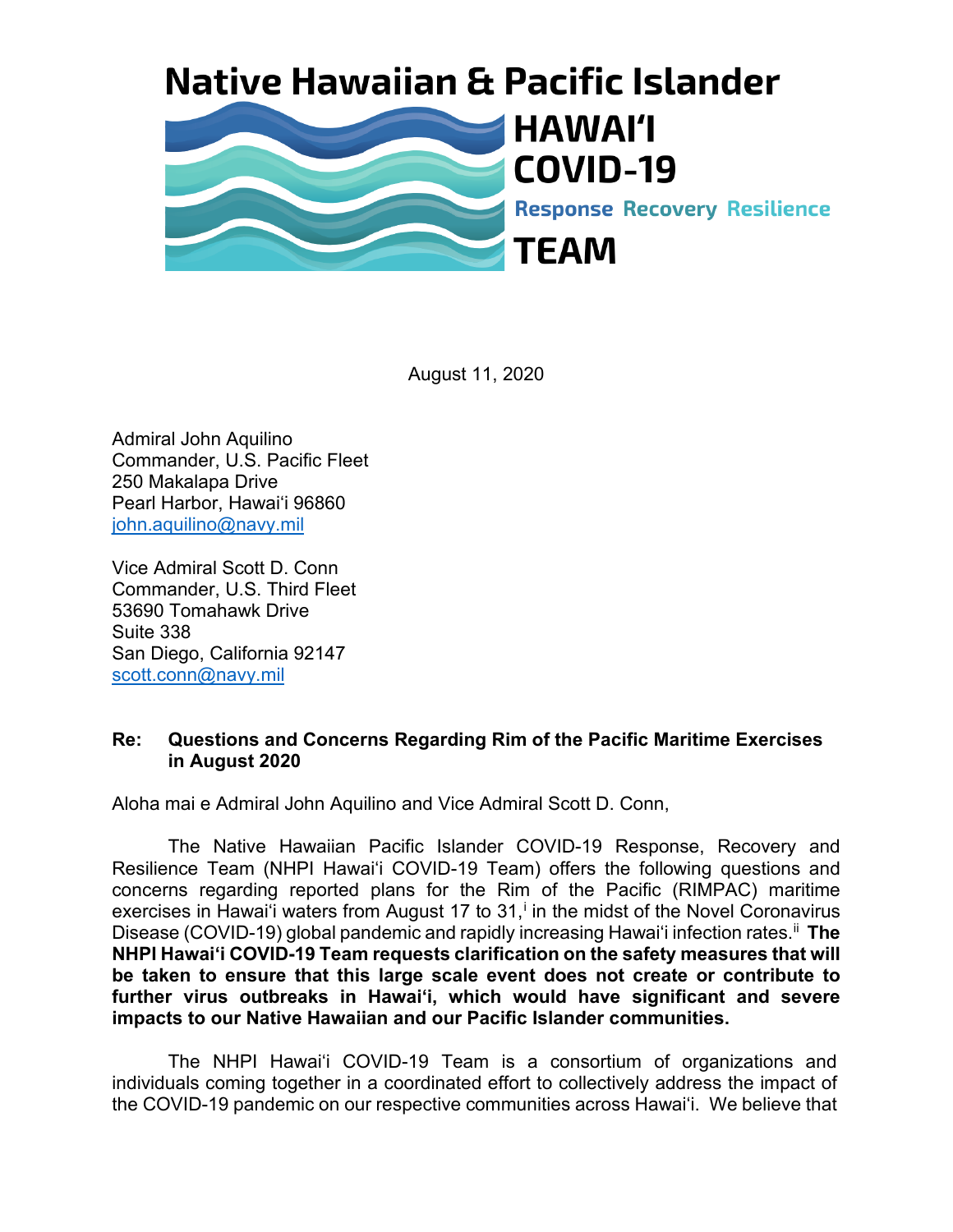Admiral Aquilino and Vice Admiral Conn August 11, 2020 Page 2

by convening our respective agencies and organizations across sectors and areas of expertise, we are stronger.

As you may be aware, Native Hawaiian and Pacific Islander communities are both contracting COVID-19 at a much higher rate then the rest of Hawai'i's resident population. A recent study from the University of Hawaiʻi at Mānoa's John A. Burns School of Medicine (JABSOM) shows that the highest rates of positive COVID-19 cases in several U.S. states, including Hawai'i, are among Native Hawaiians and Pacific Islanders.<sup>[iii](#page-5-0)</sup> Indeed, as of July 31, **Pacific Islanders and Native Hawaiians comprised 41% of all reported resident COVID-19 cases in Hawaiʻi, despite only being 25% of the state population.**[iv](#page-5-1) Recent testing results further indicate that cases of COVID-19 are increasing in the Native Hawaiian and in the Pacific Islander communities at a greater rate than the rest of the state: between June 26 and July 31, Native Hawaiian and Pacfic Islander positive COVID-19 cases increased by 121% (from 249 to 551) compared to a total state increase of 86% over the same time period. Therefore, over the past month, Native Hawaiian and Pacific Islander communities together have constituted 48% of all new COVID-19 cases among state residents. According to the JABSOM study, the higher rates of infection among Native Hawaiians and Pacific Islanders are linked to "preexisting and underlying inequities in the social determinants of health across racial and ethnic groups that are ubiuitous in the U.S."[vi](#page-5-3) For example, both Native Hawaiians<sup>vii</sup> and Pacific Islanders<sup>viii</sup> are more likely to live in multigenerational households where infected individuals may be less able to isolate from vulnerable family members such as kūpuna (elders) and those with pre-existing medical conditions.

Compounding concerns about their heightened risk of infection is the fact that both Native Hawaiians and Pacific Islanders in general are more likely to suffer from comorbidities known to increase the risk of serious illness resulting from COVID-19.<sup>[ix](#page-5-6)</sup> Moreover, widespread outbreaks in the community may also impact our islands' overall healthcare capacity, and the ability of many Native Hawaiians, Pacific Islanders, and others to access needed medical services—whether to treat COVID-19 or another health condition. Accordingly, as has become abundantly clear, both **Native Hawaiians and Pacific Islanders could suffer disproportionately from a RIMPAC-connected outbreak**, fueling our inquiries and concerns regarding this year's RIMPAC exercises.

Notably, Hawai'i is currently experiencing a resurgence of COVID-19, which has created an environment even more dangerous than was present in April when RIMPAC was first postponed due to the pandemic;  $x$  this resurgence only emphasizes the outstanding concerns that remain even with RIMPAC's scaled-down activities and a relatively limited number of countries planning to participate<sup>[xi](#page-5-8)</sup> (recently reported to be at least nine countries besides the United States, compared to the 25 countries that participated in the 2018 RIMPAC<sup>[xii](#page-5-9)</sup>). Several community groups and thousands of individuals have continued to voice concerns and opposition regarding the event, <sup>[xiii](#page-5-10)</sup> and the NHPI Hawai'i COVID-19 Team likewise maintains questions and concerns regarding safety measures and contingency protocols to prevent or mitigate the spread of COVID-19 among RIMPAC participants and within Hawai'i's population. As has been reflected in the cancellation of other, smaller-scale Pacific exercises previously planned for Hawaiʻi,<sup>[xiv](#page-5-11)</sup> we urge you to consider the health and safety of all Hawaiʻi residents, including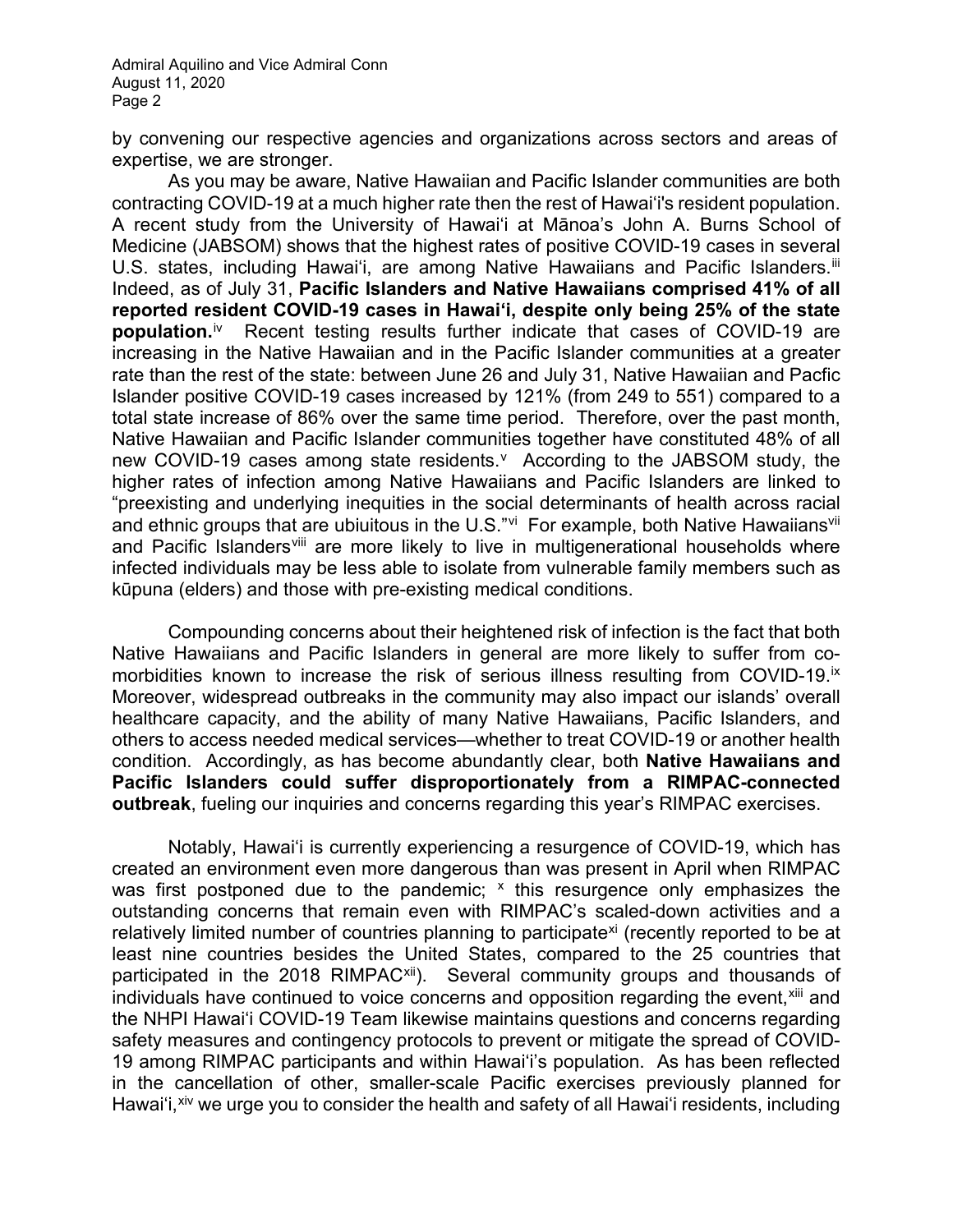Admiral Aquilino and Vice Admiral Conn August 11, 2020 Page 3

both Native Hawaiians and Pacific Islanders, as an overarching priority in all of your decisionmaking with respect to RIMPAC, and we urge your careful consideration of and response to the following concerns and questions.

**First, the NHPI Hawai'i COVID-19 Team seeks clarification on all activities that may potentially expose the local community to RIMPAC participants.** We understand from news reports that RIMPAC events will be "trimmed" and take place over a shortened period of two weeks, rather than one month, and note that "almost" all of RIMPAC activities will reportedly take place "at sea," with the possibility that visiting ships "might" enter Pearl Harbor for brief logistics stops.<sup>xv</sup> However, it is still not clear what activities will be conducted on land, including which and how many participants may be allowed to disembark, with whom they may interact, and what safety protocols will be in place to eliminate or mitigate the risk of transmission or spread of COVID-19 in such instances. Even with limited land exercises and disembarkments, given the high potential for rapid and widespread outbreaks to occur on vessels at sea, concerns remain that such activities may still pose a significant threat to the local Hawaiʻi population. It is also not clear whether or how any participating personnel stationed in Hawaiʻi will be screened, tested, or isolated when they do eventually disembark from their vessels during or at the completion of RIMPAC.

**Second, the NHPI Hawai'i COVID-19 Team raises serious concerns about the potential for emergency situations that may result in the inadvertent exposure of the local community to infectious RIMPAC participants and the resulting need to utilize the limited healthcare resources on our islands to address such situations.**  Various reports of infections among military personnel and insufficient COVID-19 protections in military practices indicate a strong potential for RIMPAC exercises to result in a large-scale outbreak that could lead to the exposure of Hawai'i's population to infectious participants, as well as the rapid exhaustion of our islands' limited medical resources—even if activities are planned to largely or wholly take place at sea. In the context of naval vessels, any infection could quickly spread among the crew, and traditional RIMPAC activities (i.e., multi-force joint training exercises including the exchange of crewmembers) could result in infections spreading between vessels.

For example, asymptomatic infection was found in 60% of the 600 COVID-19 positive sailors aboard the U.S. Aircraft Carrier Theodore Roosevelt,<sup>[xvi](#page-6-0)</sup> showing that an infection in a military vessel setting can rapidly spread throughout its crew without detection. Overall, the U.S. Navy alone has seen at least 2,400 COVID-19 infections, highlighting the challenges the Navy faces in preventing COVID-19 spread on its ships, "where crew members work in tight spaces, share common spaces and sleep in tight quarters."[xvii](#page-6-1) Since late Apr[il](#page-6-2), at least 26 of the U.S. Navy's battle force ships have reported COVID-19 cases.<sup>xviii</sup> Other countries have also seen infections within their naval forces: a Philippine Navy vessel already on its way to Hawaiʻi for this year's excercises recently confirmed that at least two of its crew members tested positive for COVID-19, were quarantined, and are receiving treatment.<sup>[xix](#page-6-3)</sup> In addition, France reported that 1,081 sailors aboard its aircraft carrier Charles de Gaulle tested positive for COVID-19, including at least two U.S. sailors participating in an exchange program.<sup>xx</sup> Notably, the transfer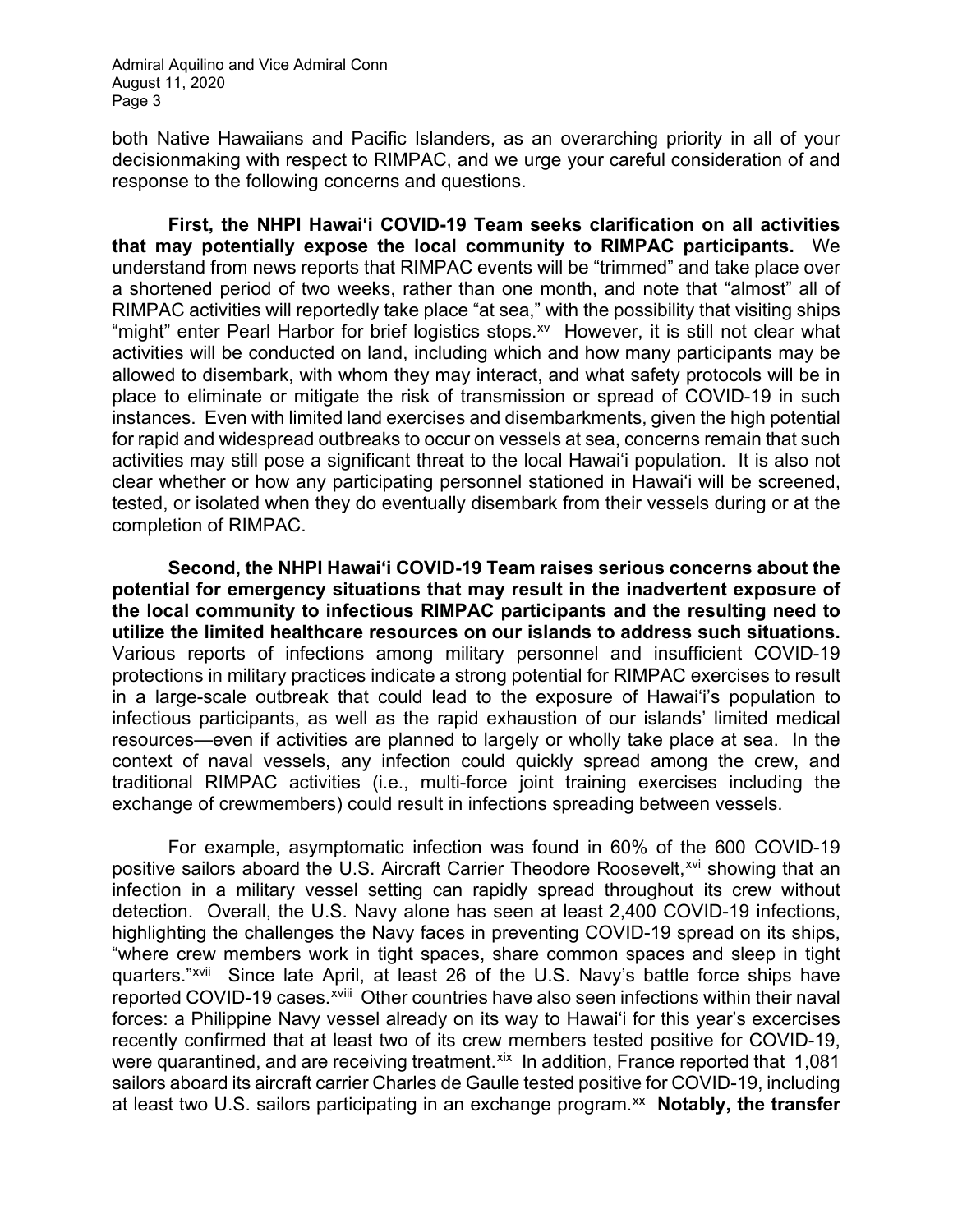Admiral Aquilino and Vice Admiral Conn August 11, 2020 Page 4

**of personnel between ships as part of RIMPAC exercises could compromise even those ships that are COVID-free, and lead to the rapid infection of hundreds if not thousands of sailors and other personnel**. Accordingly, even with current plans to not allow certain RIMPAC participants to come ashore, there may be a high potential for emergency situations, including widespread COVID-19 outbreaks, that may result in the removal of both symptomatic and asymptomatic military personnel from their vessels and brought on land for medical or other assistance, exposing local residents to infectious cases and further straining a limited island healthcare capacity that is already nearing its limit.<sup>[xxi](#page-6-5)</sup>

We note that the above concerns regarding the exposure of Hawai'i's population to RIMPAC participants who may have been infected as a result of RIMPAC exercises, may also be extended to all home or subsequent ports of landing for participating vessels, including indigenous, aboriginal, or first nations communities that may be particularly vulnerable to the impacts of the COVID-19 pandemic.

We further note that the U.S. Department of Defense's order for all military to stop reporting COVID-19 cases at the local lev[el](#page-6-7)[xxii](#page-6-6) significantly increases concerns about the need for greater transparency and trustxxiii in the U.S. military's readiness and ability to respond appropriately to the COVID-19 pandemic, particularly with regards to the upcoming RIMPAC exercises.<sup>[xxiv](#page-6-8)</sup> These concerns strongly counsel the adoption of much greater transparency practices, including the reporting of information relating to infection rates and spread within the military community and associated groups, prior to, during, and subsequent to RIMPAC.

For the above reasons, the NHPI Hawai'i COVID-19 Team seeks clarification on the following questions to understand and respond to the risks that this year's RIMPAC excercises may pose to the health and safety of Hawaiʻi residents, especially our Native Hawaiian and our Pacific Islander communities:

- 1. How will each vessel participating in RIMPAC exercises, including U.S. Navy vessels, verify they are COVID-19 free prior to, during, and at the conclusion of RIMPAC?
- 2. What is the testing capacity of each ship to monitor COVID-19 infections among crew?
- 3. To what extent and under what circumstances will those participating in shipbased RIMPAC exercises transfer between ships?
- 4. What specific protocols will be in place to minimize the spread of COVID-19 on any vessel where an infection is detected?
- 5. To what extent will RIMPAC participants disembark from their ships as part of planned RIMPAC activities?
- 6. What steps will be taken to inform the public, and what contact tracing protocols will be followed, in the event that a RIMPAC participant or associated individual contracts COVID-19 prior to, during, or at the conclusion of RIMPAC activities,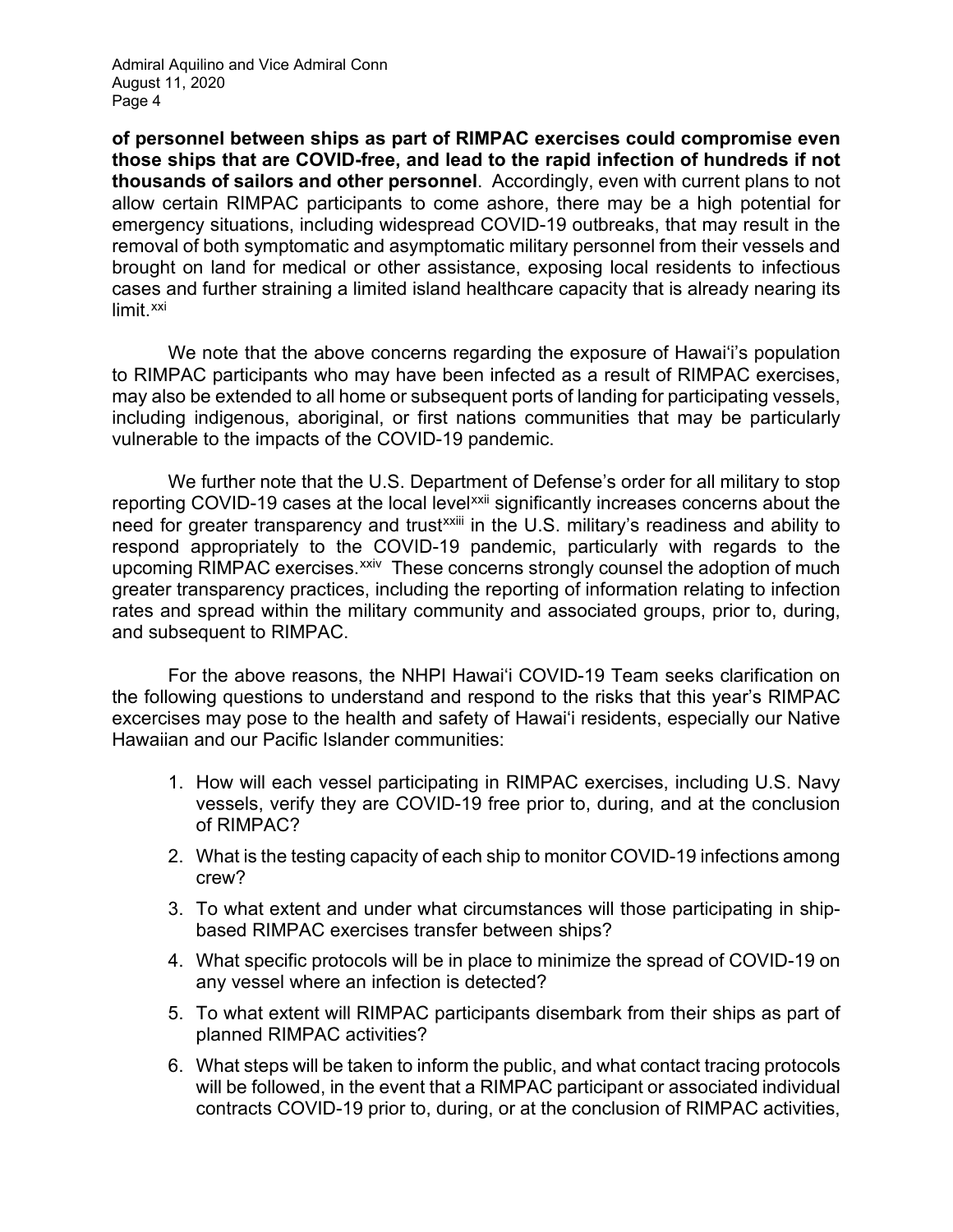including participating military personnel stationed on Hawai'i and those who may have been exposed to such personnel?

- 7. If an emergency situation arises during the RIMPAC exercises requiring the full or partial evacuation of a vessel, how will participants be strictly quarantined and isolated from others (including locally-stationed military)?
- 8. In the case of unforeseen events (ranging from training accidents to COVID-19 outbreaks), will affected personnel be treated offshore, or is there a possibility that they will need to rely on our local healthcare resources? What contingency plans, if any, will provide for medical care of such personnel if local healthcare resources are already fully utilized?
- 9. What support will be provided to participating vessels, including non-U.S. Navy vessels, to ensure that any COVID-19 infections or outbreaks resulting from RIMPAC exercises do not impact populations at their subsequent ports of landing, including indigenous, aboriginal, and first nations communities that may be particularly vulnerable to infection or the impacts of the COVID-19 pandemic?

Mahalo nui loa for your time and attention on this matter. For any questions or concerns, please feel free to contact Dr. Sheri Daniels, NHPI Hawai'i COVID-19 Team co-lead, at 597-6550 or via e-mail at [manao@papaolalokahi.org.](mailto:sylviah@oha.org)

Aloha me ka ʻoiaʻiʻo,

Jana 1. 1111

Joseph Keawe'aimoku Kaholokula Native Hawaiian Co-Lead

**Sheri Daniels** Native Hawaiian Co-Lead

Felea'i Tau Pacific Islander Co-Lead

Josie Howard Pacific Islander Co-Lead

CC: Governor David Y. Ige Lieutenant Governor Josh Green Major General Kenneth S. Hara

<span id="page-4-0"></span><sup>i</sup> COMMANDER, U.S. PACIFIC FLEET (Apr. 29, 2020), https://www.cpf.navy.mil/news.aspx/130607.

<span id="page-4-1"></span>ii Allyson Blair, *After Jaw-Dropping 109 New Coronavirus Cases, State Considers Reinstating Mandates*, HAW. NEWS NOW (July 30, 2020), https://www.hawaiinewsnow.com/2020/07/29/hawaii-reports-new-covidcases/.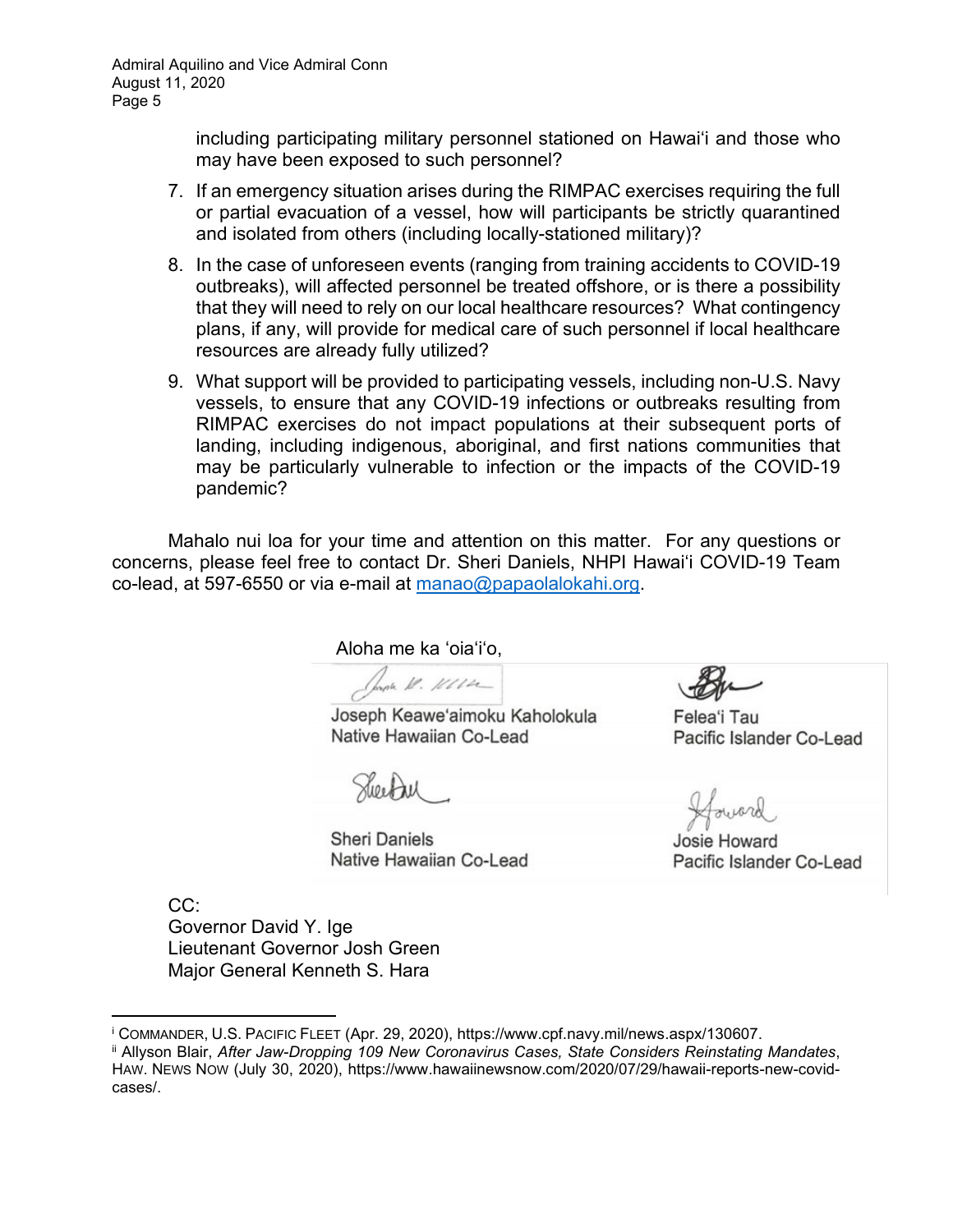<span id="page-5-0"></span>iii Joseph Keaweʻaimoku Kaholokua, Ph.D., et al., *COVID-19 Special Column: COVID-19 Hits Native Hawaiian and Pacific Islander Communities the Hardest*, 79 HAW. J. HEALTH & SOC. WELFARE 143, 143–46 (May 2020), https://hawaiijournalhealth.org/past\_issues/HJHSW\_May20.pdf; *Native Hawaiian and Pacific Island Communities Hardest Hit by COVID-19*, UNIV. HAW. NEWS (May 1, 2020), https://www.hawaii.edu/news/2020/05/01/nhpi-hardest-hit-by-covid19/.

<span id="page-5-1"></span>iv Casey Lund, *Group Works on Solutions to Address High Rate of COVID-19 among Pacific Islanders*, HAW. NEWS NOW (July 23, 2020), https://www.hawaiinewsnow.com/2020/07/23/group-works-solutionsaddress-high-rate-covid-among-pacific-islanders/.

<span id="page-5-2"></span><sup>v</sup> *What You Should Know*, HAW. DEP'T HEALTH DISEASE OUTBREAK & CONTROL DIVISION, https://health.hawaii.gov/coronavirusdisease2019/what-you-should-know/current-situation-in-hawaii/ (last accessed July 28, 2020).

<span id="page-5-3"></span>vi *Native Hawaiian and Pacific Island Communities Hardest Hit by COVID-19*, UNIV. HAW. NEWS (May 1, 2020), https://www.hawaii.edu/news/2020/05/01/nhpi-hardest-hit-by-covi19/.

<span id="page-5-4"></span>vii 24.8% of Native Hawaiian households, compared to 9.6% of state households include more than two generations or an unrelated individual. SMS, HAWAI'I HOUSING PLANNING STUDY 34, 70 (2016), https://dbedt.hawaii.gov/hhfdc/files/2017/03/State\_HHPS2016\_Report\_031317\_final.pdf.

<span id="page-5-5"></span>viii Anita Hofschneider, *COVID-19 Cases Among Pacific Islanders Surge in Hawai'i,* HONOLULU CIV. BEAT (June 29, 2020), https://www.civilbeat.org/2020/06/covid-19-cases-among-pacific-islanders-surge-inhawaii/.

<span id="page-5-6"></span>ix Ku'uwehi Hirashi, *Native Hawaiians and Pacific Islanders Face Higher Rates of COVID-19*, HAW. PUB. RADIO (Apr. 27, 2020), https://www.hawaiipublicradio.org/post/native-hawaiians-pacific-islanders-facehigher-rates-covid-19-1#stream/0; *see also* OFFICE OF HAWAIIAN AFFAIRS, ISSUE BRIEF: COVID-19 AND NATIVE HAWAIIAN COMMUNITIES: NATIVE HAWAIIANS OVER-REPRESENTED IN COVID-19 AT-RISK POPULATIONS (2019), https://19of32x2yl33s8o4xza0gf14-wpengine.netdna-ssl.com/wp-content/uploads/Issue-Brief.- Covid-19\_corrected.pdf.

<span id="page-5-7"></span><sup>x</sup> *Navy Agrees to Postpone RIMPAC 2020,* KHON2 NEWS HAW. (Apr. 29, 2020), https://www.khon2.com/coronavirus/navy-agrees-to-postpone-rimpac-2020/.<br><sup>xi</sup> William Cole, *Foreign Ships Converging on Hawaii for Scaled-Back RIMPAC*, HonoLuLu STAR

<span id="page-5-8"></span>ADVERTISER (Aug. 1, 2020), https://www.staradvertiser.com/2020/08/01/hawaii-news/foreign-shipsconverging-on-hawaii-for-scaled-back-rimpac/.

<span id="page-5-9"></span>xii William Cole, *Navy 'Ready to Flex' Rim of the Pacific Exercise in Hawaii Despite Coronavirus Outbreak*, HONOLULU STAR ADVERTISER (Apr. 16, 2020), https://www.staradvertiser.com/2020/04/16/hawaiinews/navy-says-rim-of-the-pacific-exercise-still-on-in-hawaii-with-possible-modifications/.

<span id="page-5-10"></span>xiii *See, e.g.*, Petition to Stop the Largest Naval War Practice in the World that will COVID19 Endangers Hawaii and the World, https://diy.rootsaction.org/petitions/help-hawaii-stop-the-largest-naval-war-practicein-the-world; Jon Letman, *As the Coronavirus Spreads, RIMPAC Planners Face Grim Facts*, DIPLOMAT (Mar. 17, 2020), https://thediplomat.com/2020/03/as-the-coronavirus-spreads-rimpac-planners-face-grimfacts/; Jon Letman, *Community Voice: The Time for RIMPAC Training In Hawaii Is Over*, HONOLULU CIV. BEAT (Mar. 30, 2020), https://www.civilbeat.org/2020/03/the-time-for-rimpac-in-hawaii-training-is-over/; Tina Grandinetti, Kyle Kajihiro, & Laurel Mei-Singh, *Island Voices: This is No Time for RIMPAC Exercises Amid the Coronavirus Pandemic*, HONOLULU STAR ADVERTISER (Mar. 29, 2020), https://www.staradvertiser.com/2020/03/29/editorial/island-voices/this-is-no-time-for-rimpac-exercises/; Honolulu Star Advertiser Editorial, *Tight Health Restrictions Needed if RIMPAC Sails to Hawaii during COVID-19 Outbreak*, HONOLULU STAR ADVERTISER (Apr. 18, 2020), https://www.staradvertiser.com/2020/04/18/editorial/our-view/editorial-tight-health-restrictions-needed-ifrimpac-sails/; Zoom Event, "Ea Mai Ke Kai Mai: Protecting Kanaloa, Stopping RIMPAC" (July 21, 2020), https://www.facebook.com/Kanaeokana/videos/ea-mai-ke-kai-mai-protecting-kanaloa-stopping-

<span id="page-5-11"></span>rimpac/1584923895001103/.<br><sup>xiv</sup> The U.S. Indo-Pacific Command's Exercise Balikatan 2020 in the Philippines and Australia's 2020 Marine Rotational Force have been cancelled. William Cole, *RIMPAC Still On, Other Military Exercises Canceled*, HONOLULU STAR ADVERTISER (Mar. 31, 2020), https://www.staradvertiser.com/2020/03/31/hawaiinews/rimpac-still-on-other-military-exercises-canceled/.

<span id="page-5-12"></span>xv William Cole, *Foreign Ships Converging on Hawaii for Scaled-Back RIMPAC*, HONOLULU STAR ADVERTISER (Aug. 1, 2020), https://www.staradvertiser.com/2020/08/01/hawaii-news/foreign-shipsconverging-on-hawaii-for-scaled-back-rimpac/.